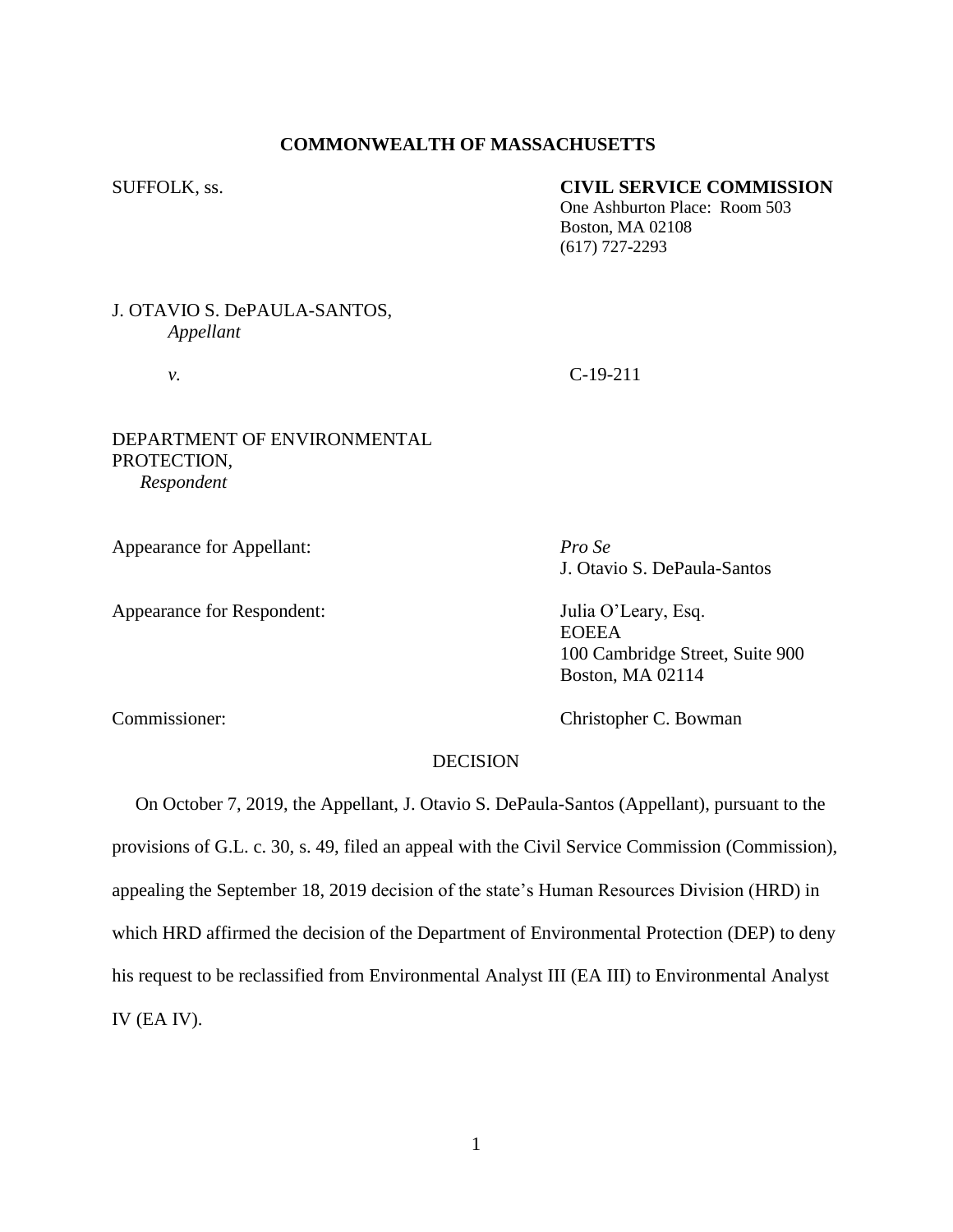On October 29, 2019, I held a pre-hearing at the offices of the Commission and a full hearing was held at the same location on December 3,  $2019<sup>1</sup>$ . The hearing was digitally recorded and one CD was made of the hearing. $2$ 

### **FINDINGS OF FACT:**

Thirty-five (35) exhibits were entered into evidence (Respondent Exhibits 1-6 (R1 – R6) and

Appellant Exhibits 1-29 ( $A1 - A29$ ). Based on the documents submitted into evidence, the

testimony of:

*Called by Mr. DePaula-Santos:*

- J. Otavio S. DePaula-Santos, Appellant;
- Ted Saad, EA V / Information Manager, DEP;

### *Called by DEP:*

- Ana Maria Yvette DePeiza, Director, Drinking Water Program, DEP;
- **Damon Guterman, EA VI, Drinking Water Program, DEP;**
- Andrew Durham, EA V, Drinking Water Program, DEP;

and taking administrative notice of all matters filed in the case, and pertinent statutes,

regulations, policies, and reasonable inferences from the credible evidence, I make the following

findings of fact:

 $\overline{a}$ 

1. The Appellant has a Bachelor's degree in Biology and Mathematics and a Master's degree in Environmental Studies. (Testimony of Appellant)

<sup>&</sup>lt;sup>1</sup> The Standard Adjudicatory Rules of Practice and Procedure, 801 CMR §§ 1.00 (formal rules) apply to adjudications before the Commission with Chapter 31 or any Commission rules taking precedence.

 $2<sup>2</sup>$  If there is a judicial appeal of this decision, the plaintiff in the judicial appeal would be obligated to supply the court with a transcript of this hearing to the extent that he/she wishes to challenge the decision as unsupported by substantial evidence, arbitrary or capricious, or an abuse of discretion. In such cases, this CD should be used by the plaintiff in the judicial appeal to transcribe the recording into a written transcript.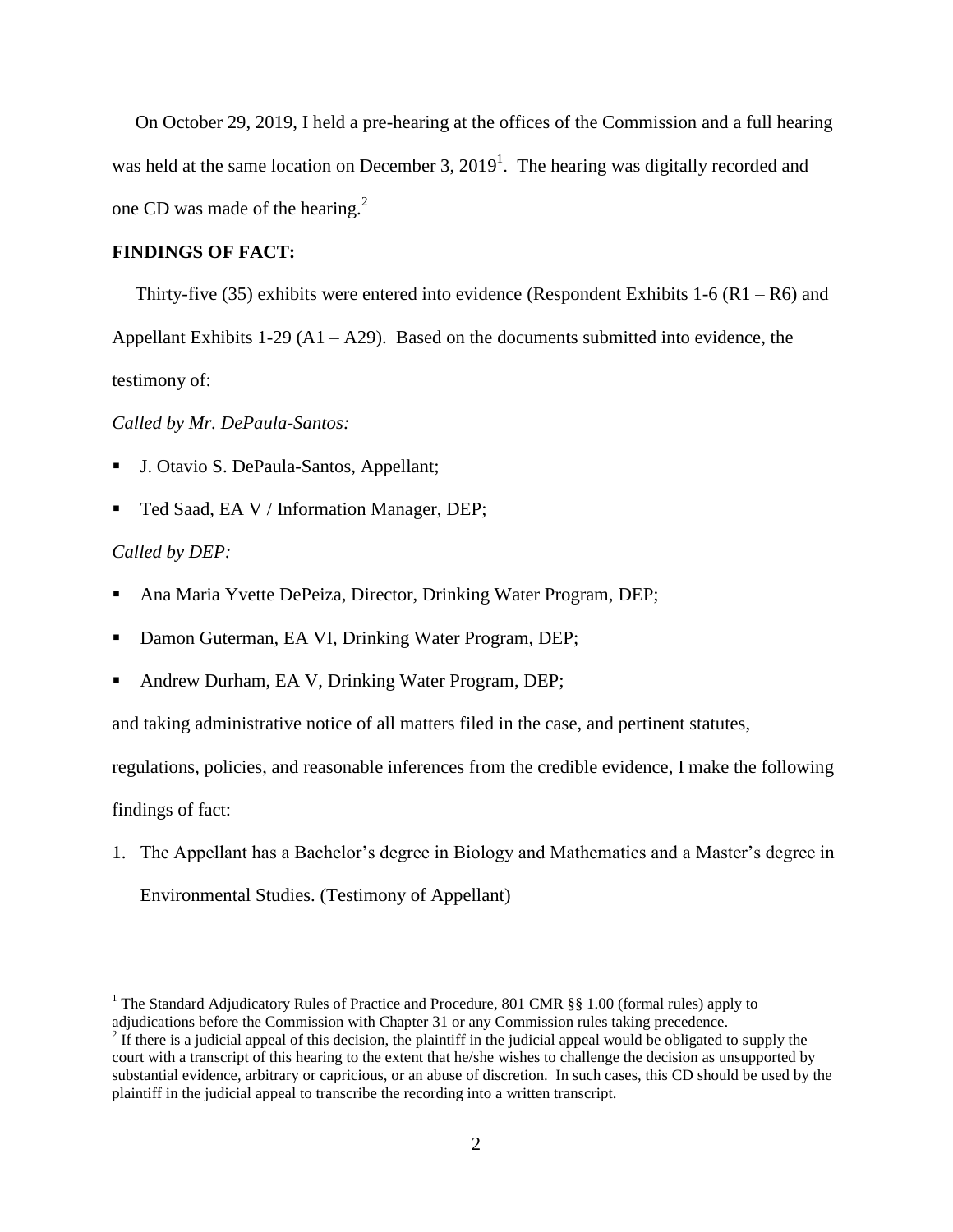- 2. Prior to working for DEP, the Appellant worked for an environmental consulting company. (Testimony of Appellant)
- 3. The Appellant has worked for DEP for twenty-eight (28) years. (Stipulated Fact; Testimony of Appellant)
- 4. For the past ten (10) years, the Appellant has served in the title of EA III. (Testimony of Appellant)
- 5. The Appellant works at 1 Winter Street in Downtown Boston from 5:30 A.M. to 3:00 P.M. (Testimony of Appellant)
- 6. The Appellant reports to Andrew Durham, an EA V. (Testimony of Appellant)
- 7. The Appellant does not supervise any employees. (Testimony of Appellant)
- 8. Not all EA IVs at DEP supervise employees. (Testimony of Appellant, DePeiza, Guterman)
- 9. The Appellant spends more than 50% of his time administering the Cross Connection Control Program (CCCP) within DEP's Drinking Water Program. (Testimony of Appellant, Saad, DePeiza, Guterman and Durham)
- 10. Pursuant to state regulations, every public water system in Massachusetts must have a CCCP. to prevent "cross-connections". (Testimony of Appellant)
- 11. A "cross-connection" is "any actual or potential connection between the public water supply and a source of contamination or pollution." [\(https://www.mass.gov/service-details/cross](https://www.mass.gov/service-details/cross-connection-control-a-best-practices-guide-for-small-systems)[connection-control-a-best-practices-guide-for-small-systems\)](https://www.mass.gov/service-details/cross-connection-control-a-best-practices-guide-for-small-systems)
- 12. The Appellant did not establish the guidelines for the CCCP Program at DEP. Rather, the guidelines were established many years ago by the current Director of the Drinking Water Program. (Testimony of Appellant and DePeiza)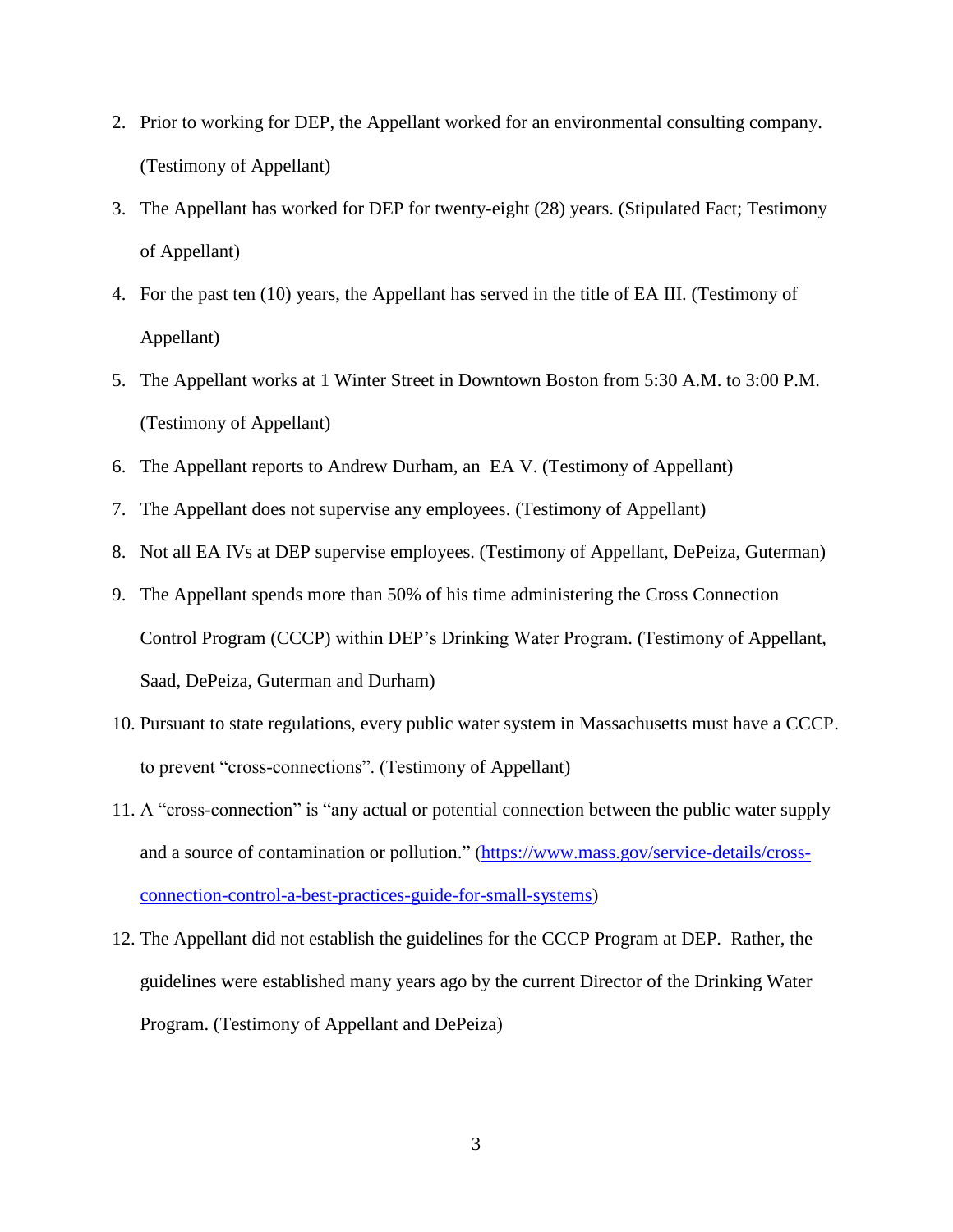- 13. Using those pre-existing guidelines, the Appellant reviews new applications and renewal applications for individuals seeking to be certified as "Back-Flow Testers" and "Cross-Connection Surveyors." Approximately 891 individuals hold such certifications in Massachusetts, which must be renewed every three (3) years. (Testimony of Appellant)
- 14. Once certified, these individuals may approve local permits on behalf of a public water system (i.e. – a local water department) that has a CCCP. (Testimony of Appellant)
- 15. As part of his job duties and responsibilities, the Appellant provides information to applicants seeking one of the above-referenced certifications. (Testimony of Appellant)
- 16. Once the application is received, the Appellant is responsible for data-entering the application information into a tracking system. (Testimony of Appellant)
- 17. The Appellant then verifies that the applicant has submitted the appropriate fee. (Testimony of Appellant)
- 18. The Appellant then reviews the application to ensure that the applicant has provided the appropriate supporting documentation. (Testimony of Appellant)
- 19. New applicants must provide supporting documentation showing that he/she has successfully passed an examination from an approved provider. (Testimony of Appellant)
- 20. Applicants seeking a renewal must show that they have completed a minimum number of tests and three (3) hours of approved training. (Testimony of Appellant)
- 21. If the applicants provide the above-referenced documentation, and the appropriate fee, the Appellant approves the initial certification or renewal and mails the approved certification to the applicant. (Testimony of Appellant)
- 22. The Appellant spends a minority of his time attending meetings of water supply system organizations and reviewing water vending machine applications. Although he has not done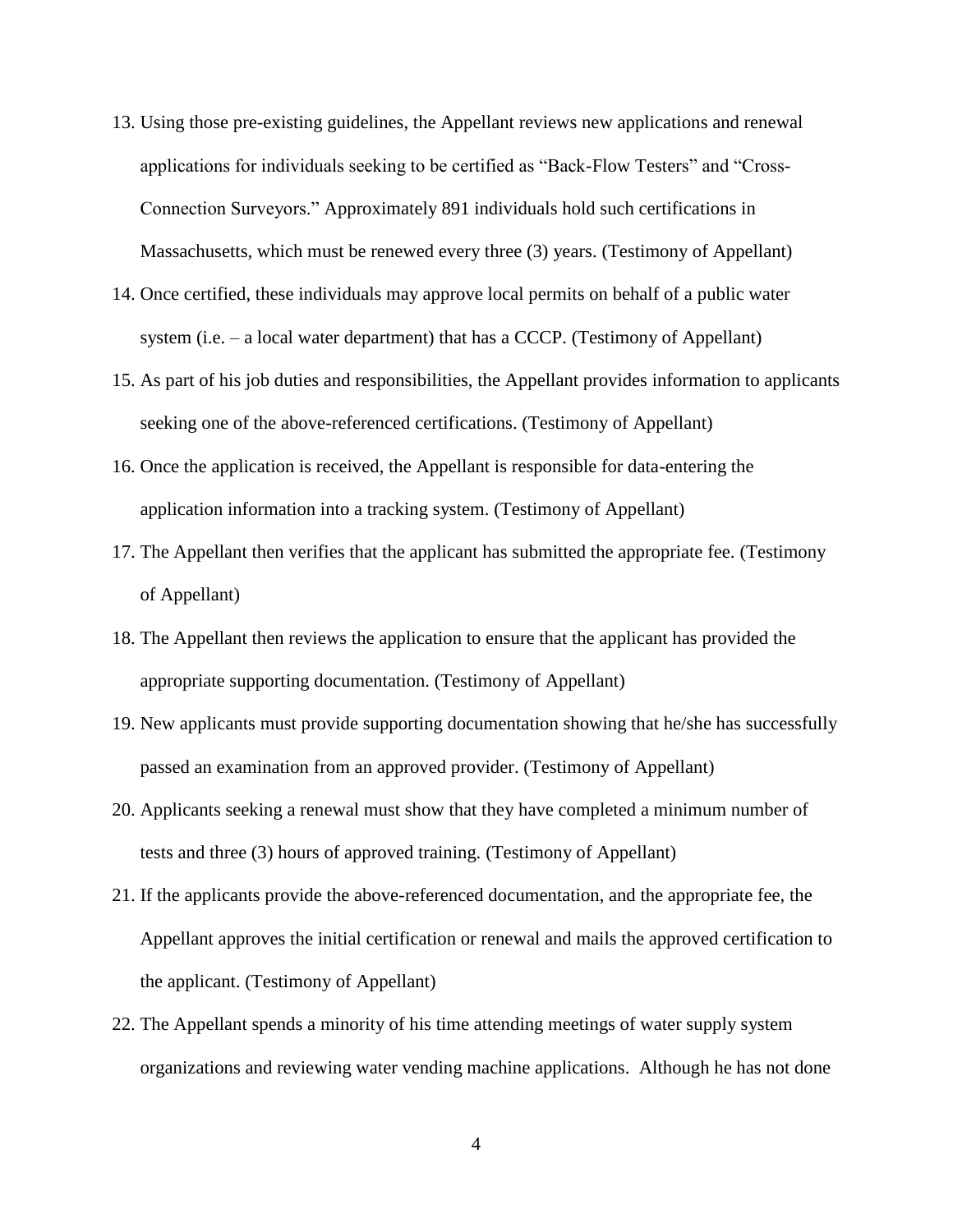so in approximately two (2) years, the Appellant also occasionally "audits" a public water system to ensure that appropriate certifications have been issued. (Testimony of Appellant)

- 23. The Job Specifications for the EA series were developed and approved in 1989, approximately thirty (30) years ago. (Exhibit R1)
- 24. Each title in the series (EA I EA VI) has level distinguishing duties (LDDs). (Exhibit R1)
- 25. Partly because of the passage of time (30 years) since they were developed, the LDDs for the EA series do not always accurately reflect the actual job duties of employees serving in those titles. (Testimony of DePeiza)
- 26. In addition to reviewing the language in the LDDs, DEP, when determining the correct job title to assign in the EA series, also looks at the work typically performed by incumbents in the various titles. (Testimony of DePeiza)
- 27. When reviewing the Appellant's request for reclassification to EA IV, DEP looked both at the LDDs in the EA series as well as the type of work being performed by incumbent EA IVs. (Testimony of DePeiza)
- 28. The LDD most relevant to this appeal is EA IV LDD #5 which states: "Recommend approval/disapproval of applications for permits for hazardous waste or other projects." (Exhibit R1)
- 29. Upon review, Ms. DePeiza determined that employees classified as EA IVs at DEP administered programs that required more qualitative review, including the need to consult publications and other material to determine whether a certification and/or approval was appropriate. Further, EA IVs at DEP typically work independently to develop guidelines and standard operating procedures. (Tesitmony of DePeiza)

5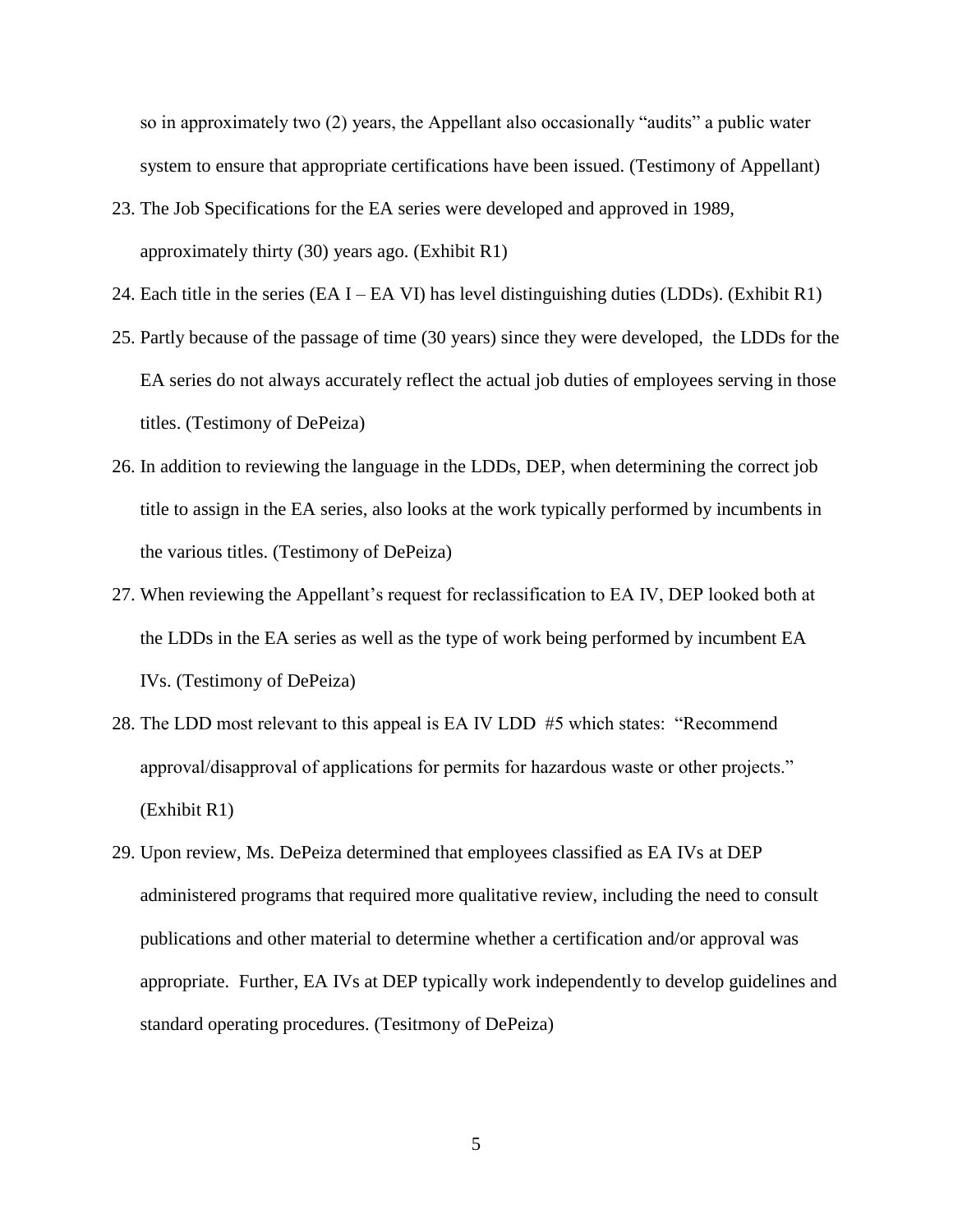30. Ms. DePeiza found that the Appellant's job duties and responsibilities were distinguishable from EA IVs because the majority of his duties involved a more straightforward, administrative review (i.e. – either the applicant did or did not have a passing grade from an approved training provider.) Further, the Appellant does not work independently to develop program guidelines or standard operating procedures. (Testimony of DePeiza)

#### *Legal Standard*

"Any manager or employee of the commonwealth objecting to any provision of the classification affecting his office or position may appeal in writing to the personnel administrator and shall be entitled to a hearing upon such appeal . . . . Any manager or employee or group of employees further aggrieved after appeal to the personnel administrator may appeal to the civil service commission. Said commission shall hear all appeals as if said appeals were originally entered before it." G.L. c. 30, § 49.

 The Appellant must show that he performs the distinguishing duties of the [title sought] more than 50% of the time. <u>See Gaffey v. Dept. of Revenue</u>, C-11-126 (July 18, 2011); <u>see also</u> Bhandari v. Exec. Office of Admin. and Finance, 28 MCSR 9 (2015) (finding that "in order to justify a reclassification, an employee must establish that he is performing duties encompassed within the higher level position the majority of the time....").

#### *Analysis*

 The Appellant has not shown that he spends a majority of his time performing the level distinguishing duties of an EA IV. Here, DEP has appropriately applied LDDs developed thirty (30) years ago to the current work environment, including LDD #5. The Appellant, based on a rigid, literal application of LDD #5, argues that this LDD describes the work that he performs a majority of the time.

6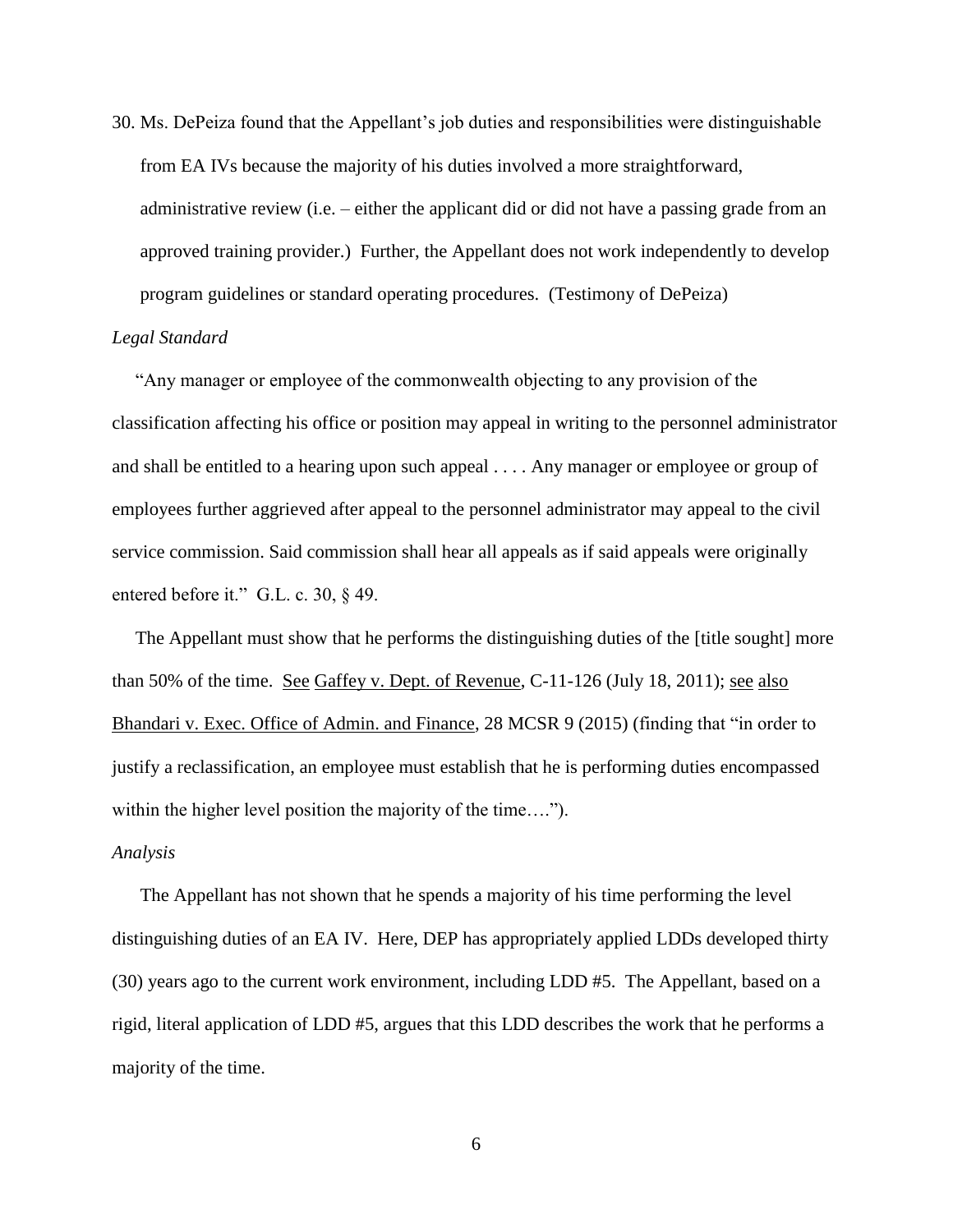However, based on the credible testimony of Ms. DePeiza, the long-time DEP employee who currently serves as Director of the Drinking Water Program, and who created the CCCP, a literal interpretation of that LDD is not appropriate thirty years later. Today, EA IVs meet LDD #5 by working independently to develop program guidelines and review and approve applications that require a more qualitative review. She found that the Appellant's job duties and responsibilities were distinguishable from EA IVs because his review is effectively an administrative review.

 Importantly, I do not think that Ms. DePeiza's conclusion here was based on a result-driven attempt to deny the Appellant's request for reclassification. Rather, Ms. DePeiza, who hired the Appellant many years ago, spoke favorably of the Appellant and the important role that he plays administering the CCCP.

 Although this appeal must be denied, it should not be viewed as a negative reflection on the Appellant or his work. His commitment, organization skills and dedication were evident in the documents submitted as well as his professional presentation to the Commission. DEP is fortunate to have someone with his skill set in this mission-critical position.

#### *Conclusion*

 The Appellant's re-classification appeal under Docket No. C-19-211 is hereby *denied*. Civil Service Commission

*/s/ Christopher C. Bowman* Christopher C. Bowman Chairman

By vote of the Civil Service Commission (Bowman, Chairman; Camuso, Ittleman, Stein and Tivnan, Commissioners) on December 19, 2019.

Either party may file a motion for reconsideration within ten days of the receipt of this Commission order or decision. Under the pertinent provisions of the Code of Mass. Regulations, 801 CMR 1.01(7)(l), the motion must identify a clerical or mechanical error in this order or decision or a significant factor the Agency or the Presiding Officer may have overlooked in deciding the case. A motion for reconsideration does not toll the statutorily prescribed thirty-day time limit for seeking judicial review of this Commission order or decision.